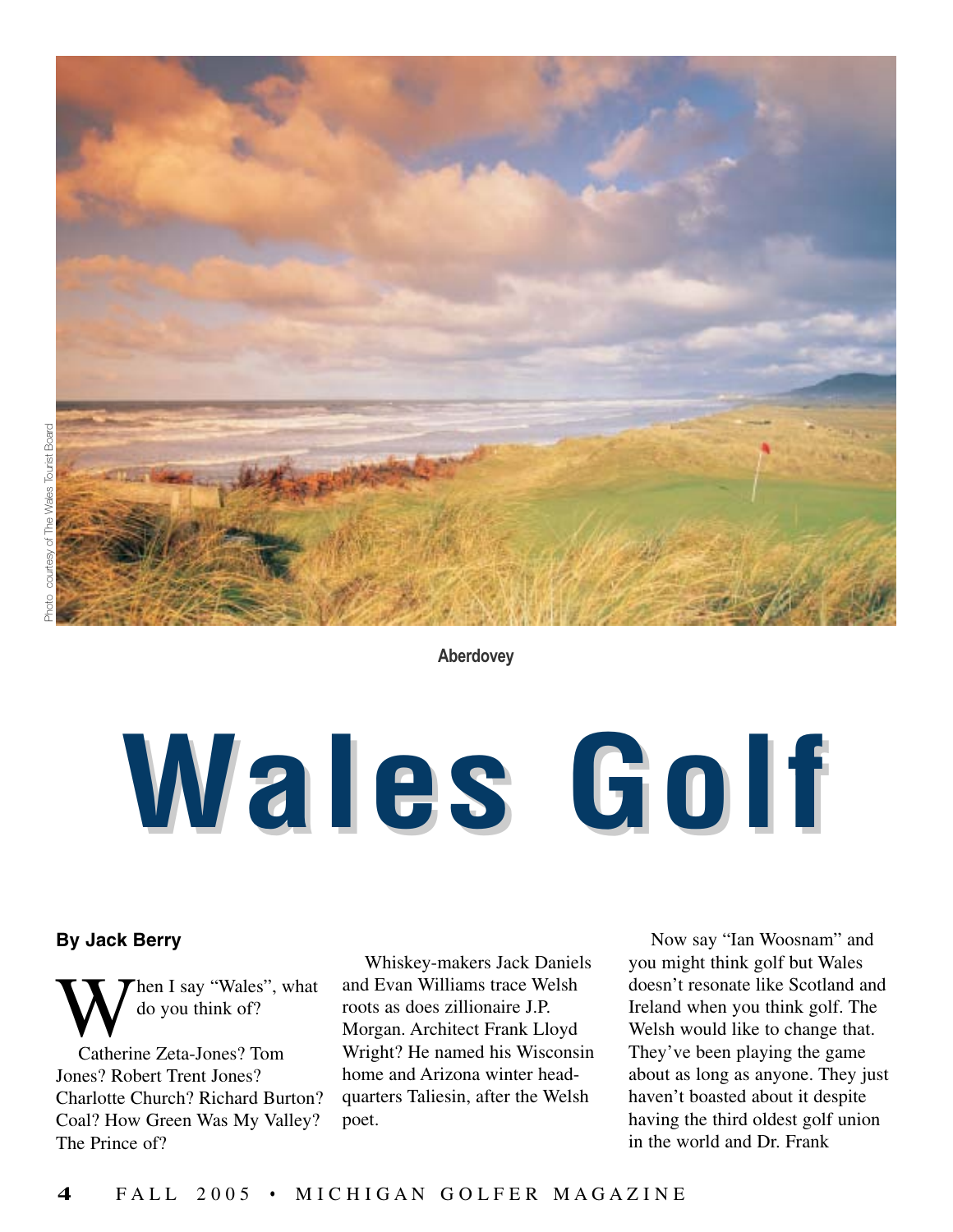Stableford first used his unique scoring system at Glamorganshire Golf Club in Penarth in 1898.

Matter of fact, the Welsh just don't seem to boast at all despite having some of the most beautiful land in the British Isles, great green mountains, picturesque valleys and villages, bordered by the Irish Sea, twisty roads, small, stick-shift cars (no SUVs or F-150s at \$8 a gallon), fast-running streams, wonderful small hotels like the Penhelig Arms in Aberdovey and Maes-y-Neuadd

Country Hotel in Harlech, and 12 million sheep to three million people. Excellent food with emphasis on lamb, seafood and Welsh Angus beef. But they don't fly their gold on black Cross of St. David flag the way the white on blue Cross of St. Andrew flies everywhere in Scotland.

Coal was king in Massachusetts -size Wales until the mid-1980s, during Margaret Thatcher's reign as premier. Long strikes closed the mines and while there still is plenty of the mineral beneath those

green mountains, it's become cheaper to import it so Wales had to begin looking for new business and to promote its natural features.

Led by Sir Terry Matthews, the first Welsh billionaire, Wales has its eye on golf and golf tourism. Matthews was born on the property where the 2010 Ryder Cup will be contested, was educated in Britain and then, after making his fortune in Canada in telecommunications, returned to Wales and built fivestar 400-room Celtic Manor, the largest hotel and golf resort com-



**Celtic Manor**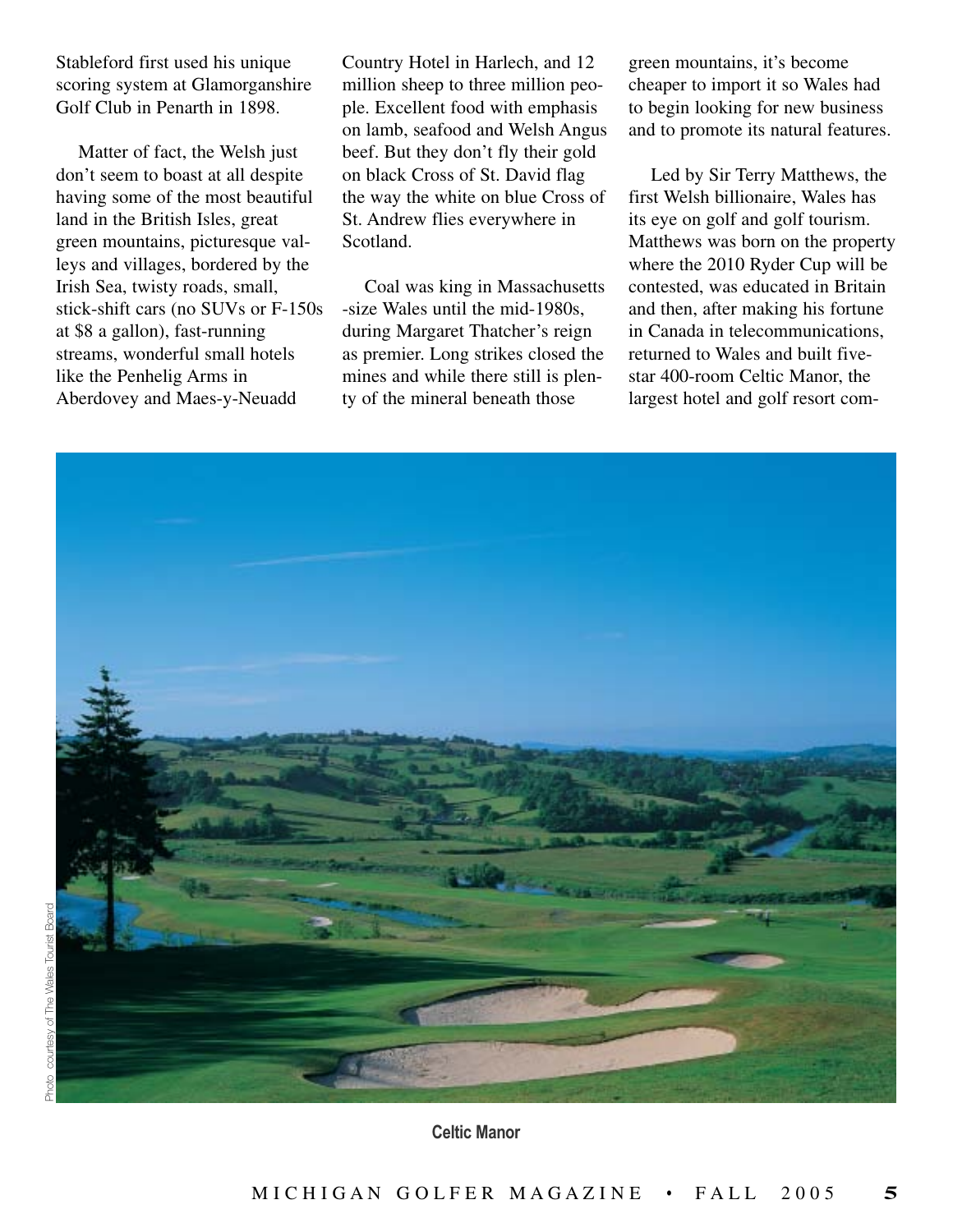

# **Royal Porthcawl**

plex in Europe, just two hours west of London's Heathrow Airport.

Matthews turned the former maternity hospital

property into part of the complex, and while in Florida happened to meet an American golf course architect with Welsh family roots – Robert Trent Jones. He hired Jones to design a championship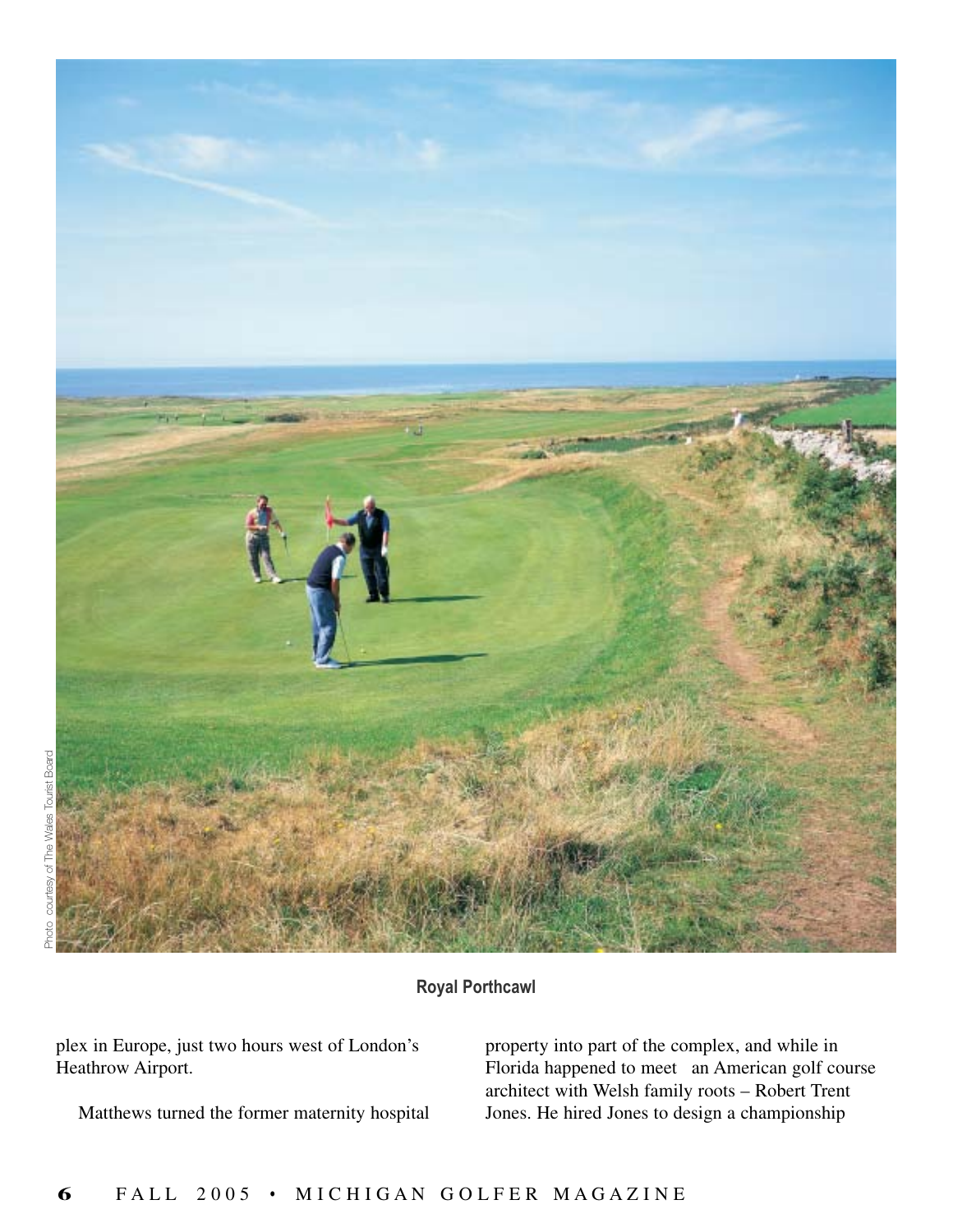course and it opened in 1999. It has been home since 2000 to the Wales Open on the European PGA Tour.

Until Matthews lit the fire, about the only course traveling American golfers had heard of was Royal Porthcawl overlooking the Bristol Channel, a short drive from Cardiff, Wales' capital and largest city. Porthcawl has hosted six British Amateurs plus the Walker and Curtis Cups between America and Great Britain and Ireland, the best male and female ama-

teurs. The losing American Walker Cup team in 1995 included Tiger Woods. Padraig Harrington was on the winning side. Reminiscent of last year's Ryder Cup?

Porthcawl, founded in 1891 and at its present location since 1895, was described by Bernard Darwin, acknowledged as the finest golf writer of all time, as "very excellent links…the genuine thing – the sea in sight all the time, and the most noble bunkers."

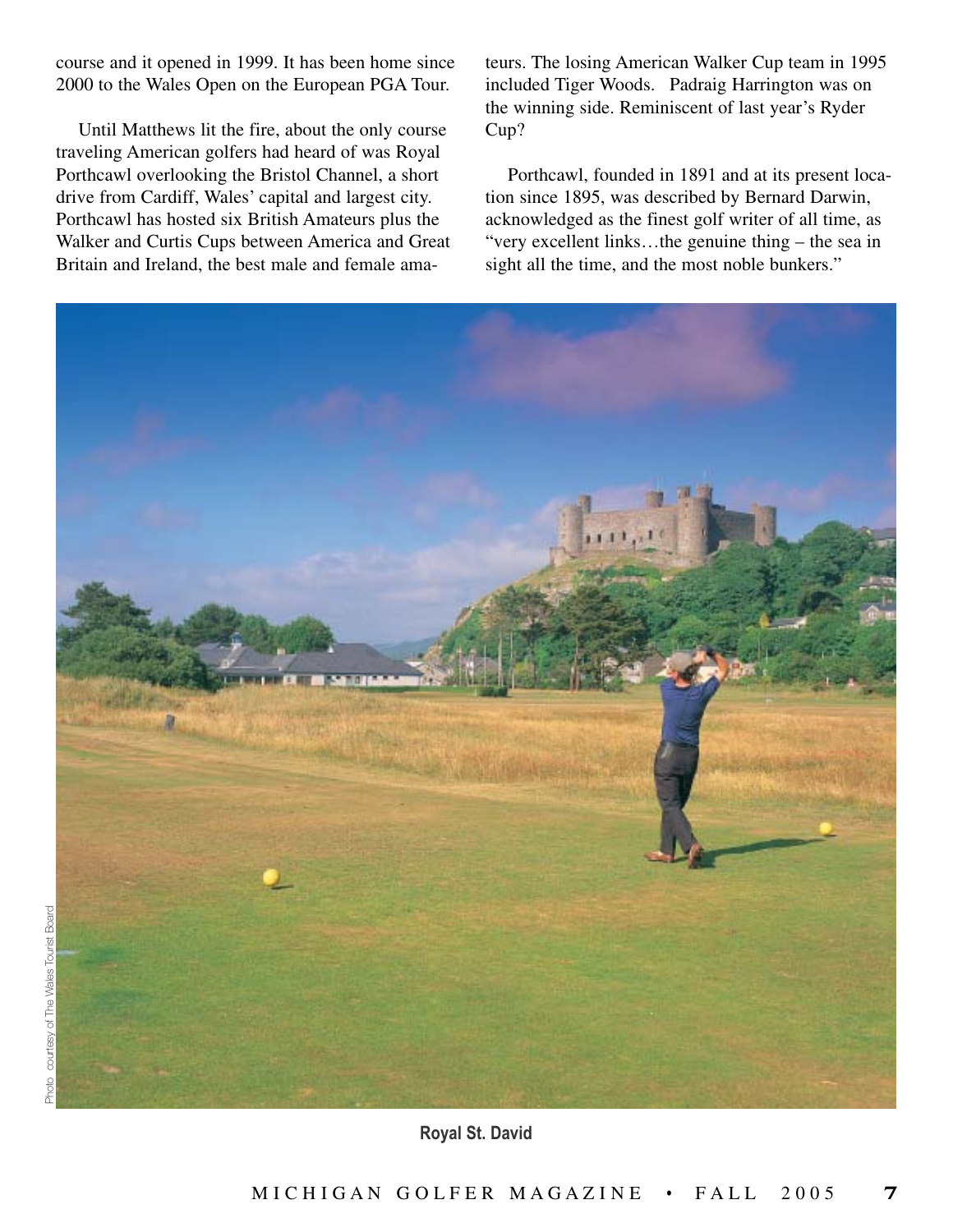

# **Nefyn**

Michael Williams, of more recent vintage, said Porthcawl "epitomizes that which is best about the game even down to a creaking clubhouse that is as

unchanging as the magnificent links."

As good as Porthcawl is, there are nearly 200 courses in Wales, many of them seaside, and two of

the best, most memorable links are Aberdovey and Royal St. David's, each dating to the 1890s and never victim of a bulldozer's blade. Along with Porthcawl, *Golf Digest* this year ranked them among the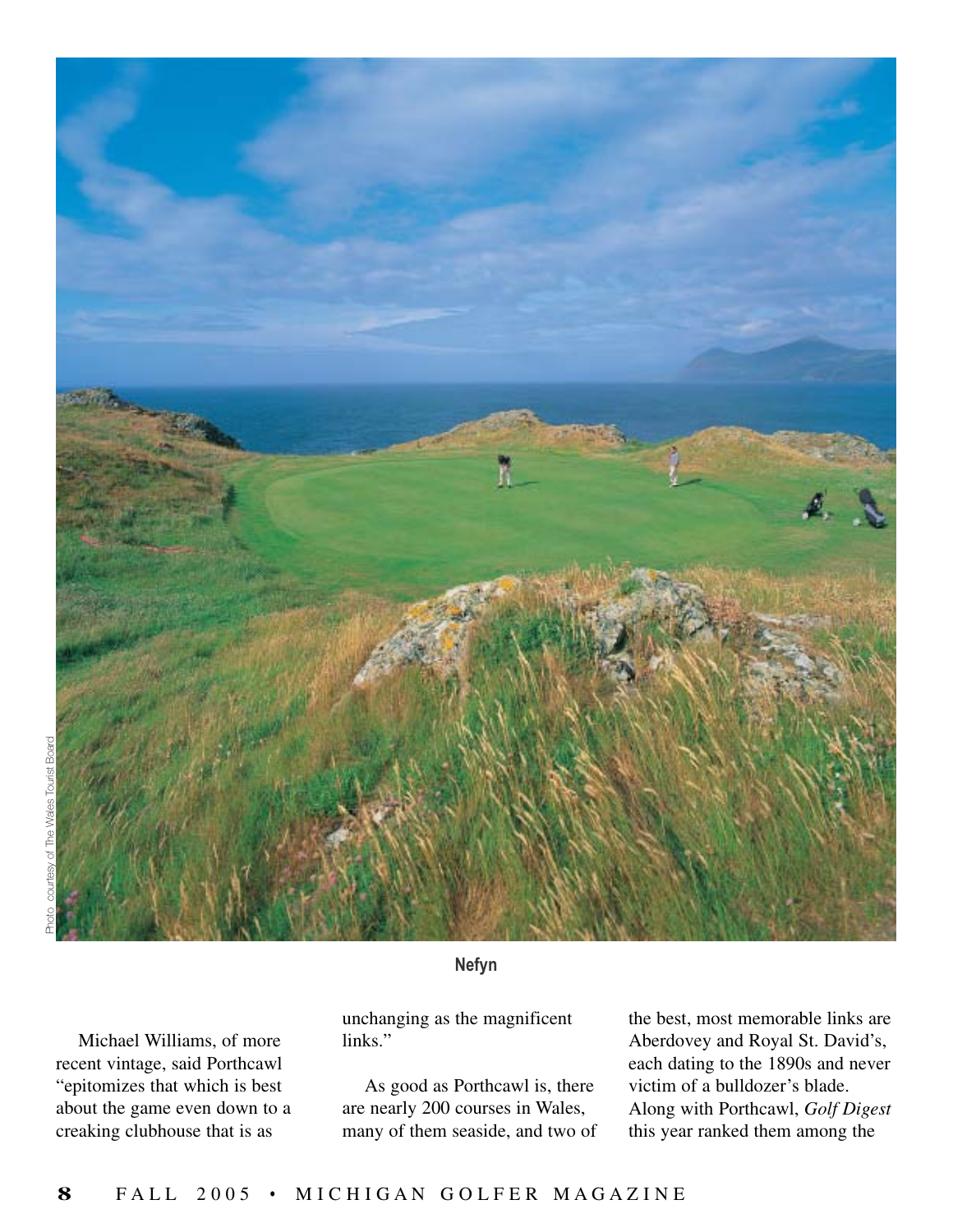best 100 courses outside of the United States.

The Cambrian Line railroad borders each, and when the two clubs had matches, their members could board a train next to their own course, ride to the other, step off and walk to the first tee.

It always seemed to me that the great British courses were bordered by rail lines and Aberdovey and Royal St. David's qualify. Aberdovey was Darwin's favorite. His mother's family lived there – the Welsh spelling of the village is Aberdyfi. Darwin was the club's first captain, a post he held many years, and of Aberdovey he wrote "It is the course that my soul loves best of all the courses in the world."

Neither is long by today's standard, 6,571 yards and par 69 for Royal St. David's and 6,454 yards, par 71, for Aberdovey. There are only two par 5s at St. David's and they're back-to-back. But there are five par 3s and they're good ones. The shortest is 144 yards and the

others are 173, 188, 202 and 218. None are over great stretches of water, like so many American par 3s. Instead there are humps, bumps, mounds, bracken, golden gorse (in the spring), rabbit holes and, of course, bunkers.

Aberdovey has three par 5s and the par 3s and par 4s offer wonderful challenges with the big green of the 173-yard third at Aberdovey hidden from the tee, sunk among the humps and bumps with just the top of the flag visible. To the left, over medium-high dunes, is a broad, sandy beach and the sea.

Neither the Welsh nor the Scottish seaside courses I've played have the towering dunes that mark the northwest and west links of Ireland like Carne, Rosapenna, Enniscrone and Portstewart.

Standing high above Royal St. David's and looking west out to the sea and north to 3,560-foot Mt. Snowdown, Wales' highest peak, is a great stone castle built by Edward I in the late 13th Century. Edward (nicknamed Long Shanks

because of his 6-2 height, uncommonly tall in the Middle Ages), had a knack for castles. He built an "Iron Ring" of five of them in Wales to quelch Welsh nationalism. And today, among many Welsh, there's still a certain animosity toward England, one reason they've held onto their language, one that uses vowels but not where you'd expect them. They share their little distaste of England with the Scots – Edward thrashed Mel Gibson's William (Braveheart) Wallace, killed him and had him drawn and quartered.

I did learn one Welsh word: ARAF. Painted on the road, it means SLOW.

That's the way to go, too, around Nefyn & District Golf Club in North Wales, atop a slender peninsula jutting into the Irish Sea. Slow, hold your hat and take your camera. It rivals Ireland's Old Head for Most Spectacular – you see the sea from every tee — and it is open 365 days a year. It's windy at another Welsh clifftop course, Cardigan Golf Club above Cardigan Bay, but it can't hold a



**Nefyn**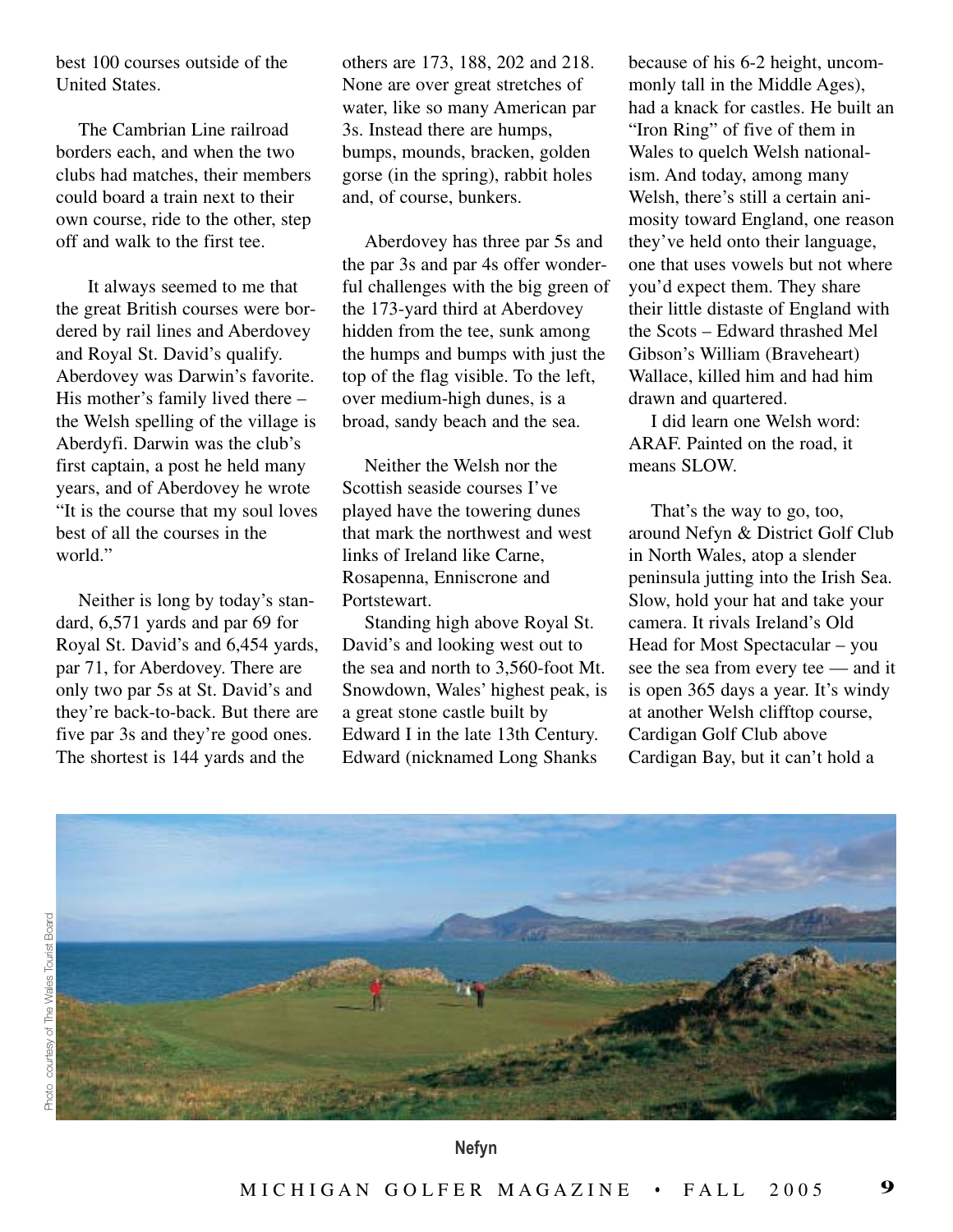wind sock to Nefyn where you need the lowest shots you can hit.

And all that on a beautifully maintained 26 hole course. Right, 26 holes, Old Course dates to nine holes in 1907 and nine more in 1912. An additional nine, the New Course, was added in 1933 and in the rearranging, one hole had to be dropped.

Every hole is, well, spectacular thanks to the surroundings, but the par 3 14th can stand with Cypress Point's famed 16th. It's 165 yards, all carry, clifftop to clifftop.

Tucked at the bottom of the leeward side is a very small fishing village reached by a very narrow

one-lane road.

Pennard, on the Gower Peninsula near Swansea, Wales' second largest city, is another clifftop course – 200 feet up from the sea but with typical links holes with humps, bumps, gorse and bluebells. Dating to 1896, it's known as the "Links in the Sky." While it's a modest 6,225 yards, par 71, as with all the seaside courses, length is deceiving and much depends on the weather which can change several times during a round.

Golfers today might like to draw and quarter a few course designers but when they walk (a key word), feel the turf beneath their feet and play those links, so unlike our expensively manicured courses traversed in golf cars, there is a feeling that this truly is golf the way it was meant to be played. And, like Ireland and Scotland, you walk. Some courses have a few "buggies," used primarily by physically handicapped people. Unlike American resorts and real estate-driven courses, the next tee isn't a quarter mile from the previous green. They're close.

In a tongue-in-cheek effort to distinguish themselves from their English cousins and Celtic clans to the north, the Wales Tourist Board adopted a campaign stating that Wales "Is Golf As It Should Be" and "There's Stuffy Golf and There's Golf in Wales." Stuffy is



**Cardigan**